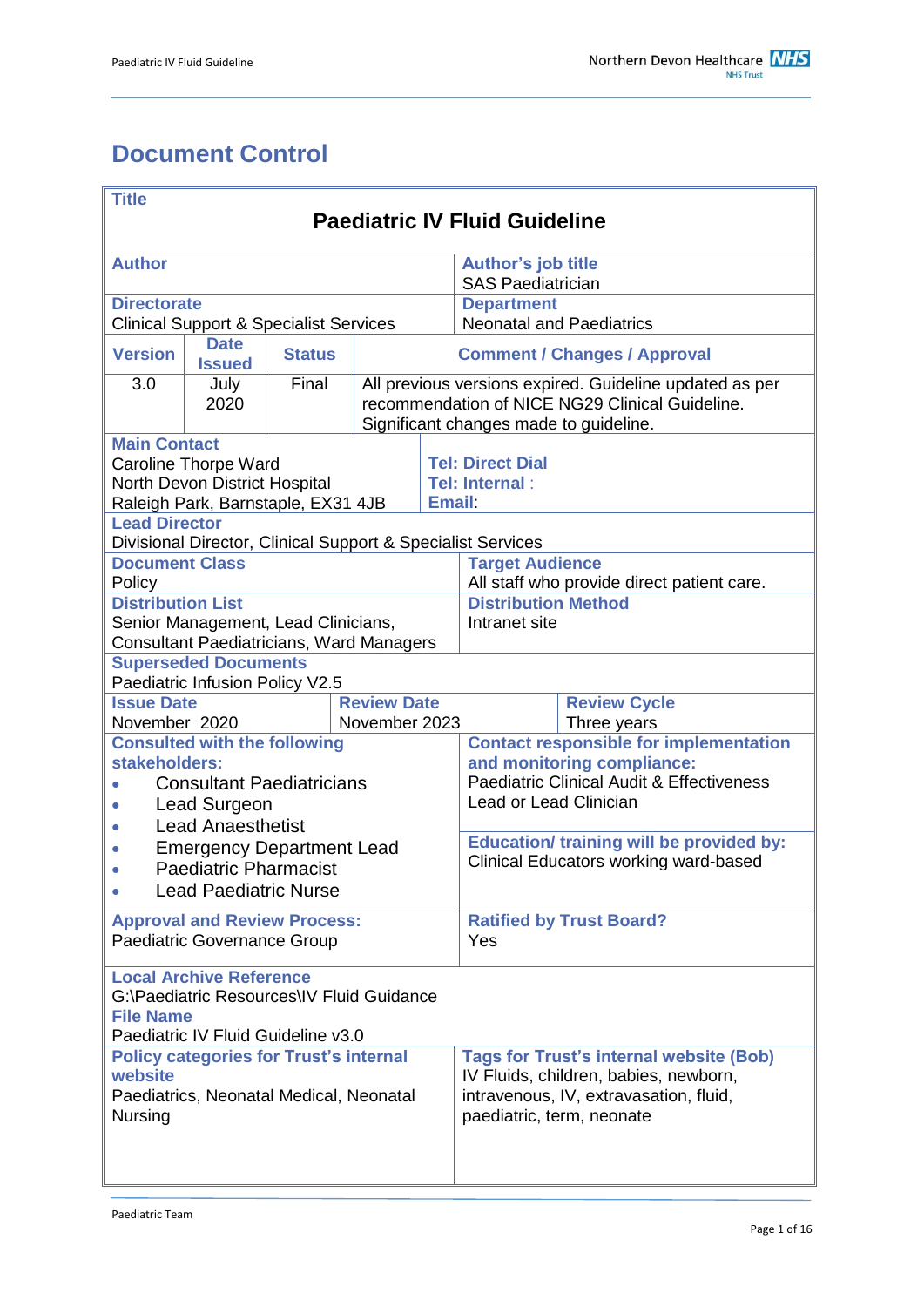# **CONTENTS**

| 5. |                                                                     |  |
|----|---------------------------------------------------------------------|--|
|    |                                                                     |  |
|    |                                                                     |  |
|    |                                                                     |  |
|    |                                                                     |  |
|    | 10. Monitoring Compliance with & the Effectiveness of the Policy 15 |  |
|    |                                                                     |  |
|    |                                                                     |  |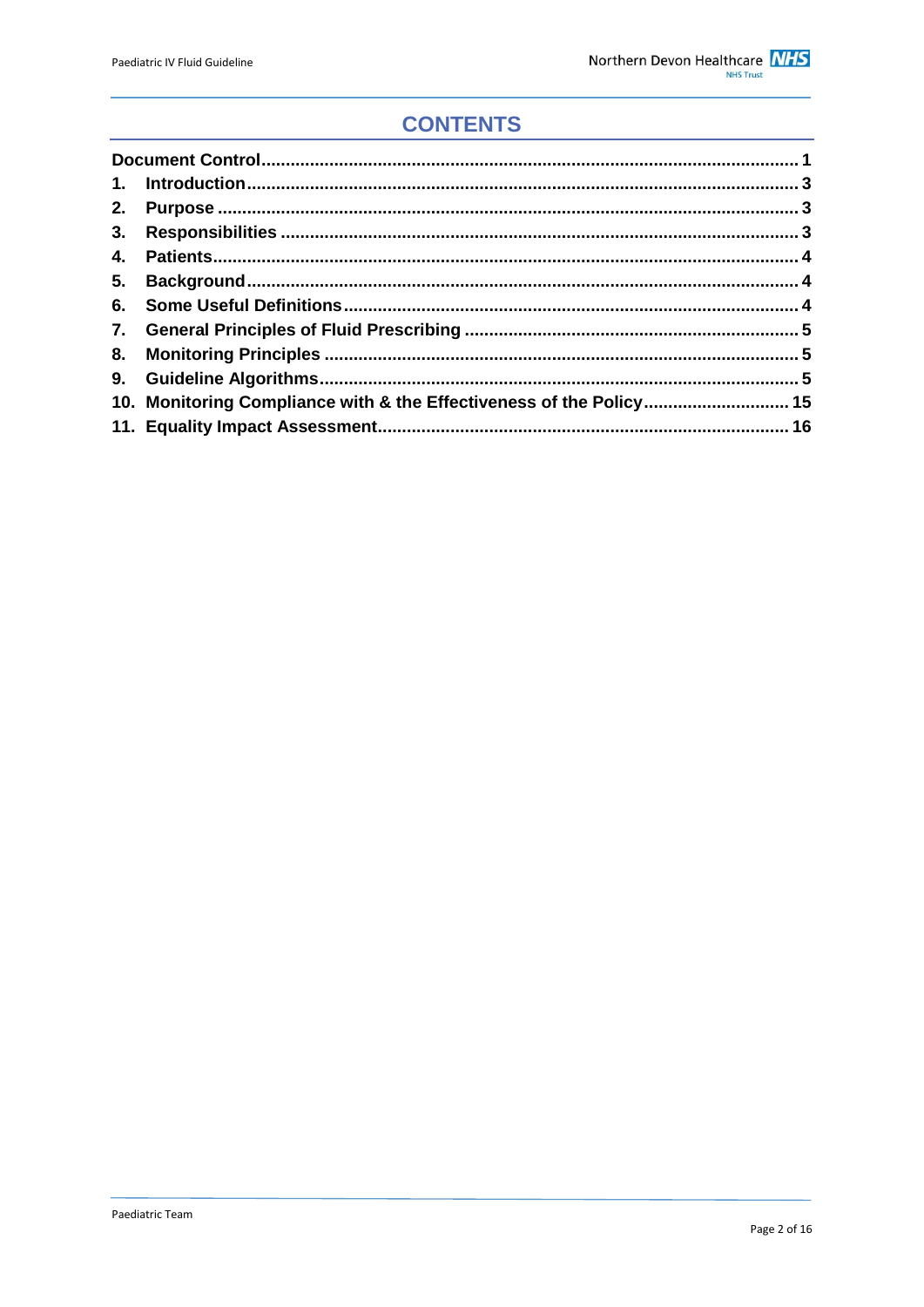## <span id="page-2-0"></span>**1. Introduction**

This document sets out Northern Devon Healthcare NHS Trust's policy for Paediatric Infusions. It provides a robust framework to ensure a consistent approach across the whole organisation, and supports our statutory duties as set out in the NHS Constitution.

# <span id="page-2-1"></span>**2. Purpose**

The purpose of this document is to ensure adherence to best practice and relevant patient safety alerts, rapid response reports, guidelines and recommendations from the National Patient Safety Agency (NHS Commissioning Board Special Health Authority from June 2012), Medicines and Healthcare Products Regulatory Agency and National Institute for Health and Clinical Excellence, with updates to be applied as required.

The policy applies to all Trust clinical staff managing children or neonates.

Implementation of this policy will ensure that:

- Intravenous fluids & infusions are safely administered to children & neonates
- The risk of iatrogenic hyponatraemia is minimised

## <span id="page-2-2"></span>**3. Responsibilities**

### **3.1 Role of prescribing clinician**

The prescribing clinician is responsible for:

- Ensuring that infusions are prescribed on a standard Trust prescription chart
- Ensuring that the correct type of fluid, dose of drug, rate and volume is prescribed for the right patient, with reference to the Trust's [Medicines Policy,](http://ndht.ndevon.swest.nhs.uk/policies/?p=2144) [Trust Formulary,](http://www.northdevonhealth.nhs.uk/ndht/departments/clinical_support/pharmacy/FORMULARIES/HF%20-%20Contents.htm) current British National Formulary for Children, or other reference, as appropriate.

### **3.2 Role of Registered Nurse or other Registered Professional**

The Registered Nurse or other Registered Professional is responsible for:

- **Ensuring that the infusion is correctly administered to the correct patient as** prescribed.
- Ensuring that the infusion volume to be infused and rate or duration are cross checked at the pump by a second registered professional
- Ensuring that the infusion pump or syringe driver, administration set, cannulation site and patient are checked at least every hour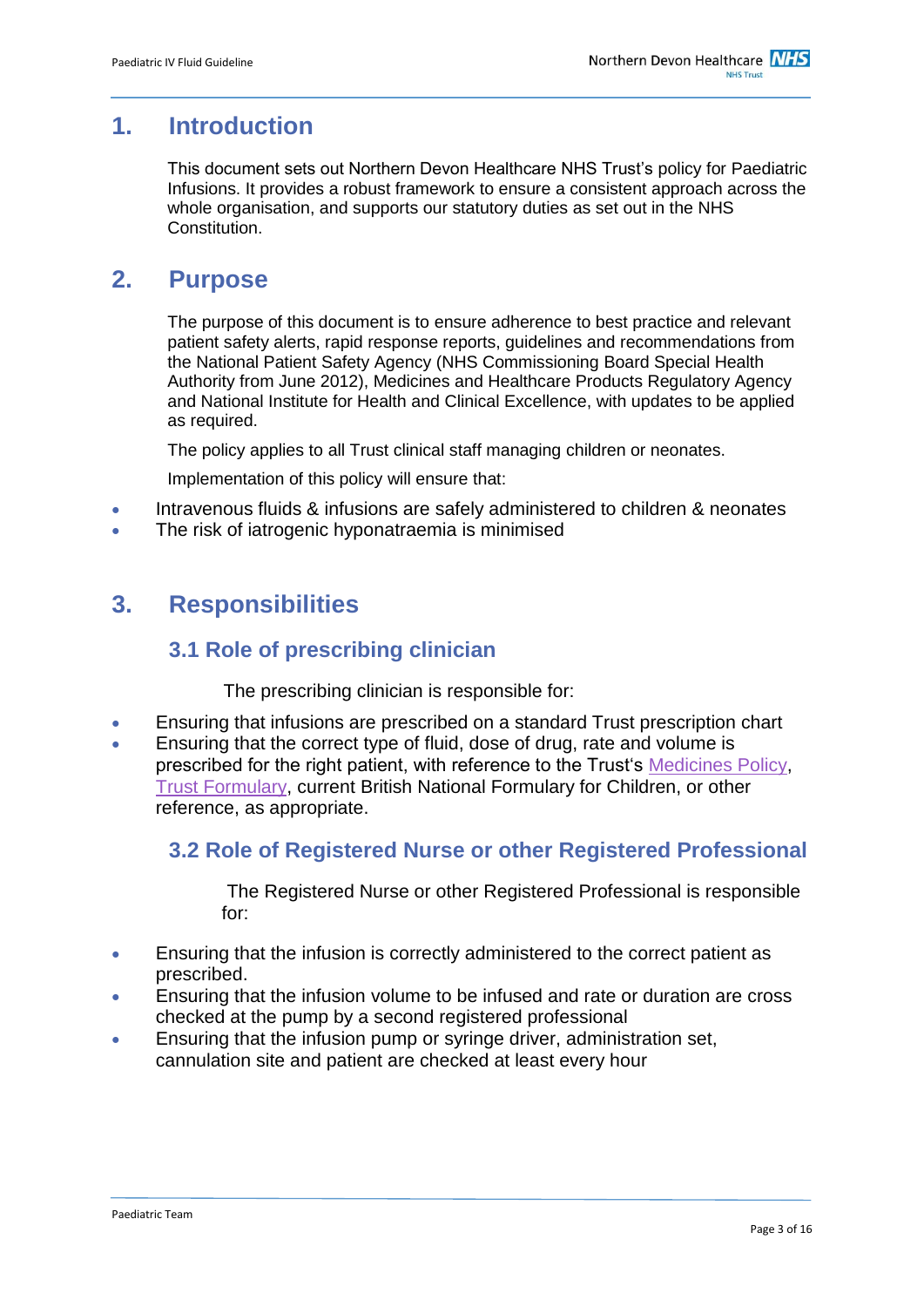## <span id="page-3-0"></span>**4. Patients**

All neonates, children and adolescents with the exception of neonates on NICU/SCBU, burns patients, metabolic patients, diabetes insipidus, diabetic ketoacidosis (DKA), patients at risk of tumour lysis or on specific chemotherapy hydration regimes, pyloric stenosis patients and metabolic patients.

## <span id="page-3-1"></span>**5. Background**

This document acts as the main fluid guideline document for all full term neonates, children and adolescents being treated by North Devon District Hospital with the exception of paediatric burns, diabetic ketoacidosis (DKA), newly diagnosed diabetes insipidus patients, Neonates on SCBU/NICU, Metabolic patients, pyloric stenosis patients and patients at risk of tumour lysis or on specific chemotherapy hydration regimes, for whom separate guidelines exists.

These guidelines are written to ensure that the hospital is compliant with NICE guidelines on Intravenous fluid therapy in children and young people (NG29) published December 2015 and the previous NPSA alert 22 on reducing the risk of hyponatraemia when administering intravenous infusions to children.

<https://www.nice.org.uk/guidance/ng29>

# <span id="page-3-2"></span>**6. Some Useful Definitions**

#### **Tonicity**

Tonicity is a property of a solution with reference to a membrane. It is the effective osmolarity of a solution and is equal to the sum on concentrations of solutes that have the capacity to exert an osmotic force across a semi-permeable membrane. For example, Glucose 5% is initially isosmolar with plasma but, in normal conditions glucose is a permanent and ineffective solute which readily enters cells. Glucose 5% is therefore isosmolar with plasma but hypotonic with reference to the cell membrane (see appendix 1) i.e. glucose does not contribute to the relative tonicity. Care should be exercised when interpreting the references to solution tonicity.

#### **Osmolality**

Osmolality is the property of a solution independent of any membrane. It is the number of osmoles of solute per kilogram of solvent. Osmolality is a measure of the number of particles present in a solution and is independent of the size or weight of the particles.

#### **Osmolarity**

Osmolarity is the number of osmoles per litre of solution

#### **Osmole**

One osmole equals the molecular weight of a substance in grams divided by the number of freely moving particles each molecule liberates in solution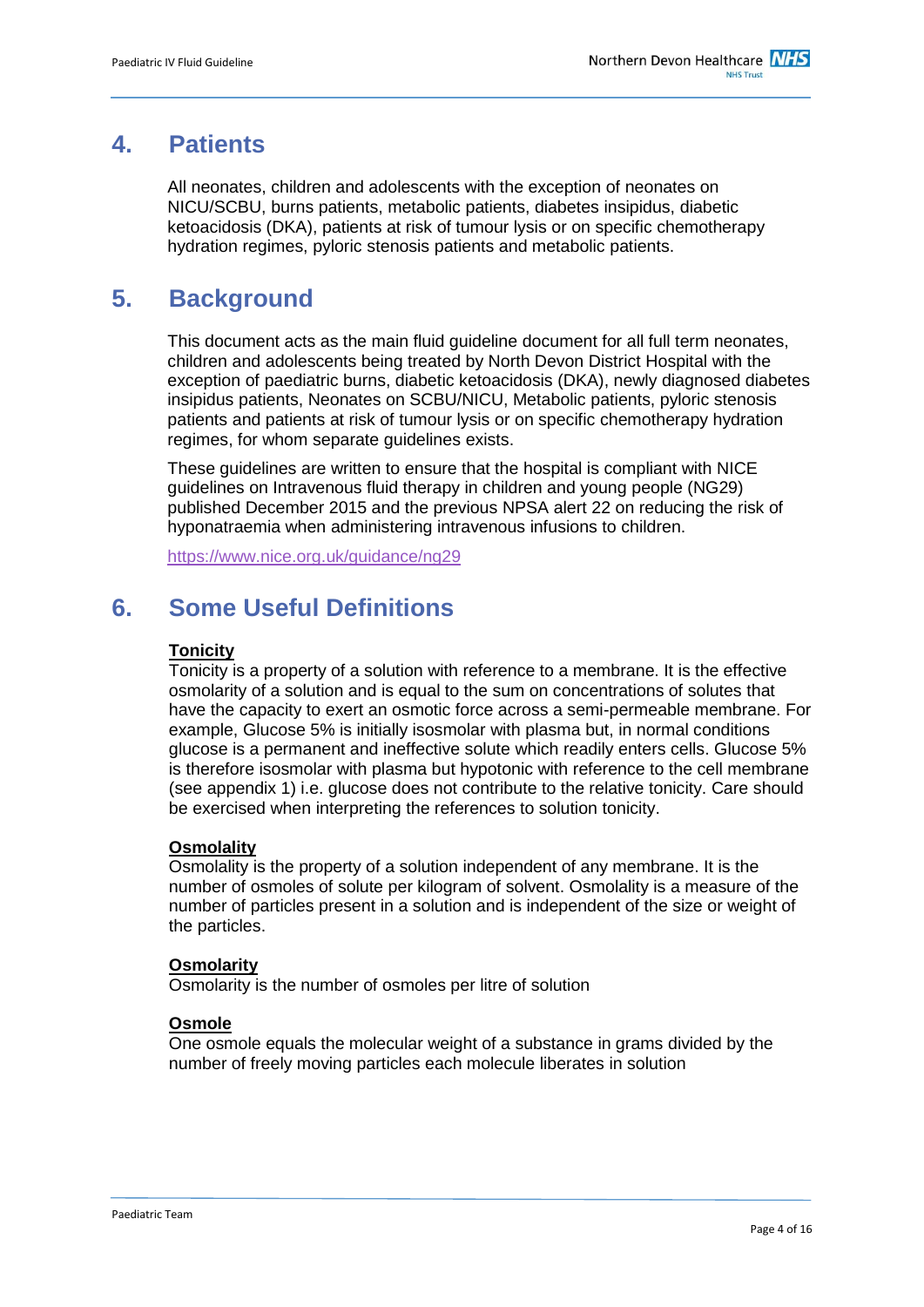# <span id="page-4-0"></span>**7. General Principles of Fluid Prescribing**

- Only use IV fluid for patients whose needs cannot be met by oral or enteral routes
- Assess and manage patients fluid and electrolyte needs at least daily (unless patient long term and stable)
- When prescribing IV fluids remember the 5 fluid R's: Resuscitation, Routine maintenance, Replacement, Redistribution and Reassessment.
- IV fluid prescriptions must include the type of fluid, the rate and the volume to be administered
- Patients should have an IV fluid management plan which must include details of the fluid and electrolyte need, the assessment and monitoring required over the next 24 hours
- When prescribing fluids ensure you take into account fluids that the patient is receiving from other sources such as oral, enteral, nutrition and medication.
- Patients can contribute to their own fluid management. Clinical staff should have discussed with them the need for the fluid, and the signs and symptoms that they should keep an eye out for if their fluid balance needs adjusting. If asked ensure that patients and /or their carers have access to NICE's information for the public leaflet about fluid use in children.

[https://www.nice.org.uk/guidance/ng29/resources/intravenous-fluid-therapy-in-children-and](https://www.nice.org.uk/guidance/ng29/resources/intravenous-fluid-therapy-in-children-and-young-people-in-hospital-pdf-2838599703493)[young-people-in-hospital-pdf-2838599703493](https://www.nice.org.uk/guidance/ng29/resources/intravenous-fluid-therapy-in-children-and-young-people-in-hospital-pdf-2838599703493)

# <span id="page-4-1"></span>**8. Monitoring Principles**

- Ongoing losses should be assessed every 4 hours and replaced with fluid containing electrolytes mirroring the electrolyte content of the lost fluid
- Fluid Balance measuring & documentation should be undertaken in unwell patients on IV fluids
- Measuring of serum *Sodium, Potassium, Urea and Creatinine* should occur at baseline and then **daily** or every 4-6 hours where there are significant abnormalities.
- Weight should be checked daily for all patients on IV fluids.
- Urinary chemistry may be useful in some cases

### <span id="page-4-2"></span>**9. Guideline Algorithms**

- **9.1.** Algorithm 1: Assessment and Monitoring
- **9.2.** Algorithm 2: Fluid Resuscitation
- **9.3.** Algorithm 3: Routine Maintenance for Children & Term Neonates
- **9.4.** Algorithm 4: Fluid Replacement & Redistribution
- **9.5.** Algorithm 5: Managing Hypernatraemia
- **9.6.** Algorithm 6: Managing Hyponatraemia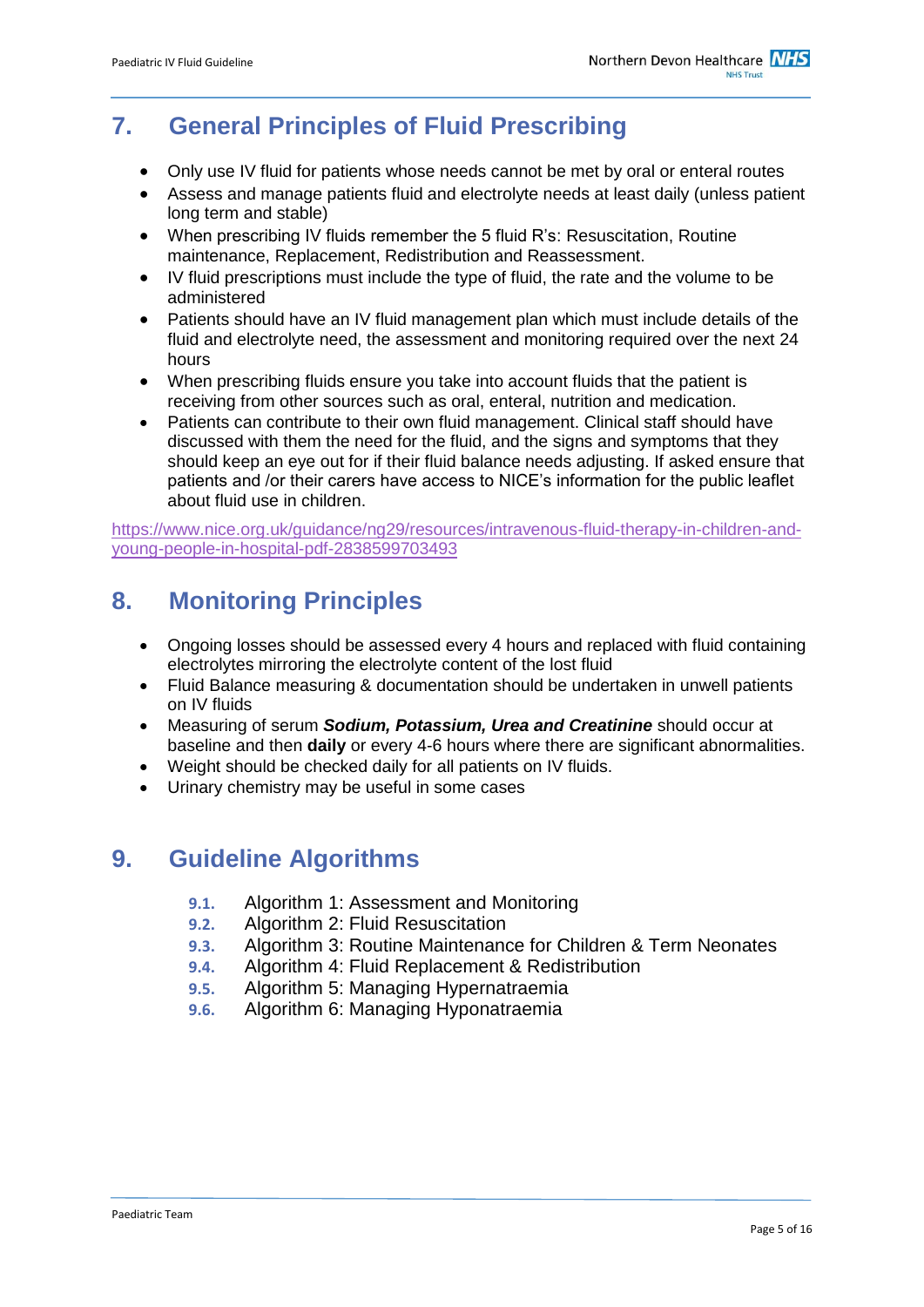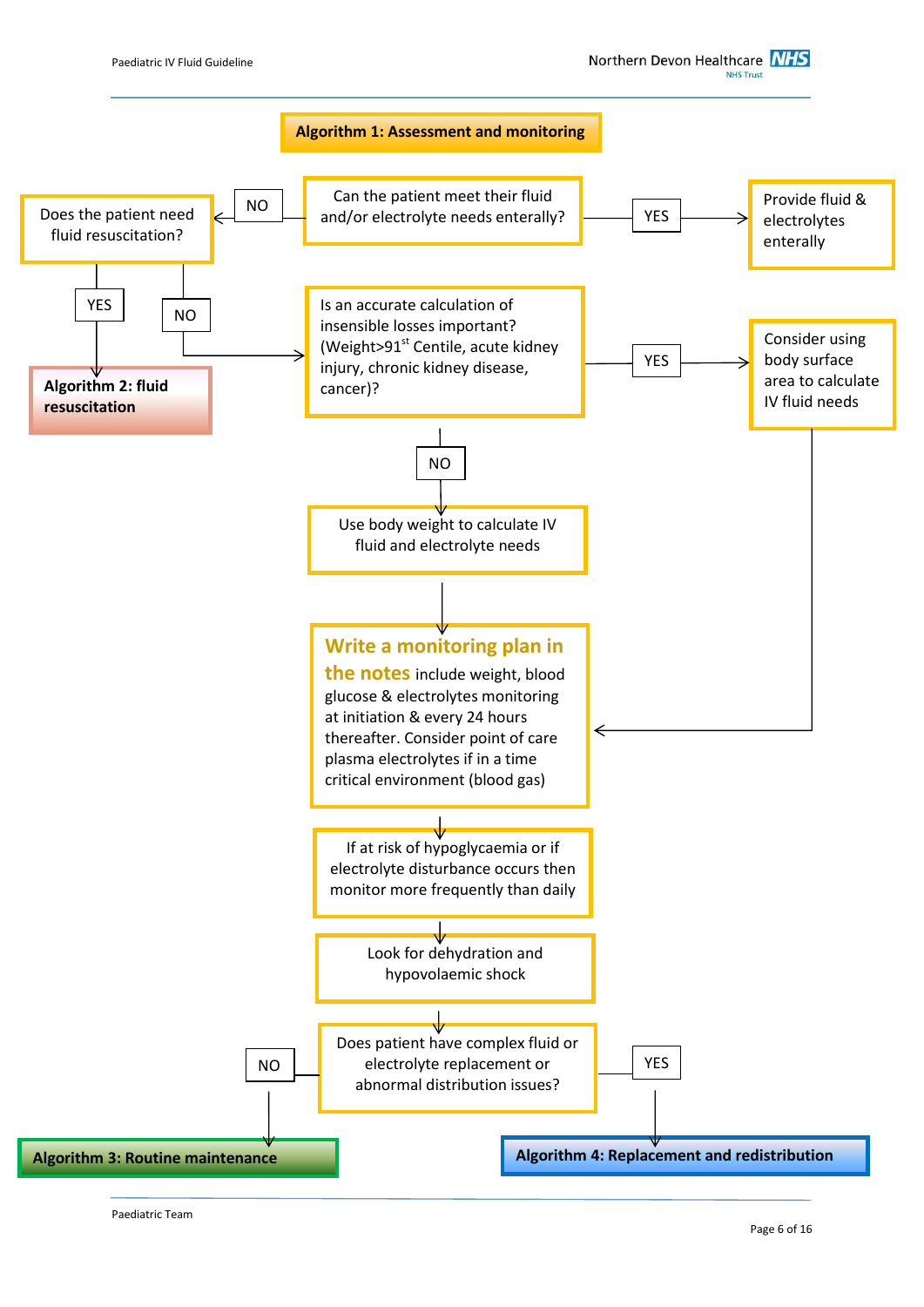

Seek expert advice (for example, from the paediatric intensive care team) if 40–60 ml/kg of IV fluid or more is needed as part of the initial fluid resuscitation.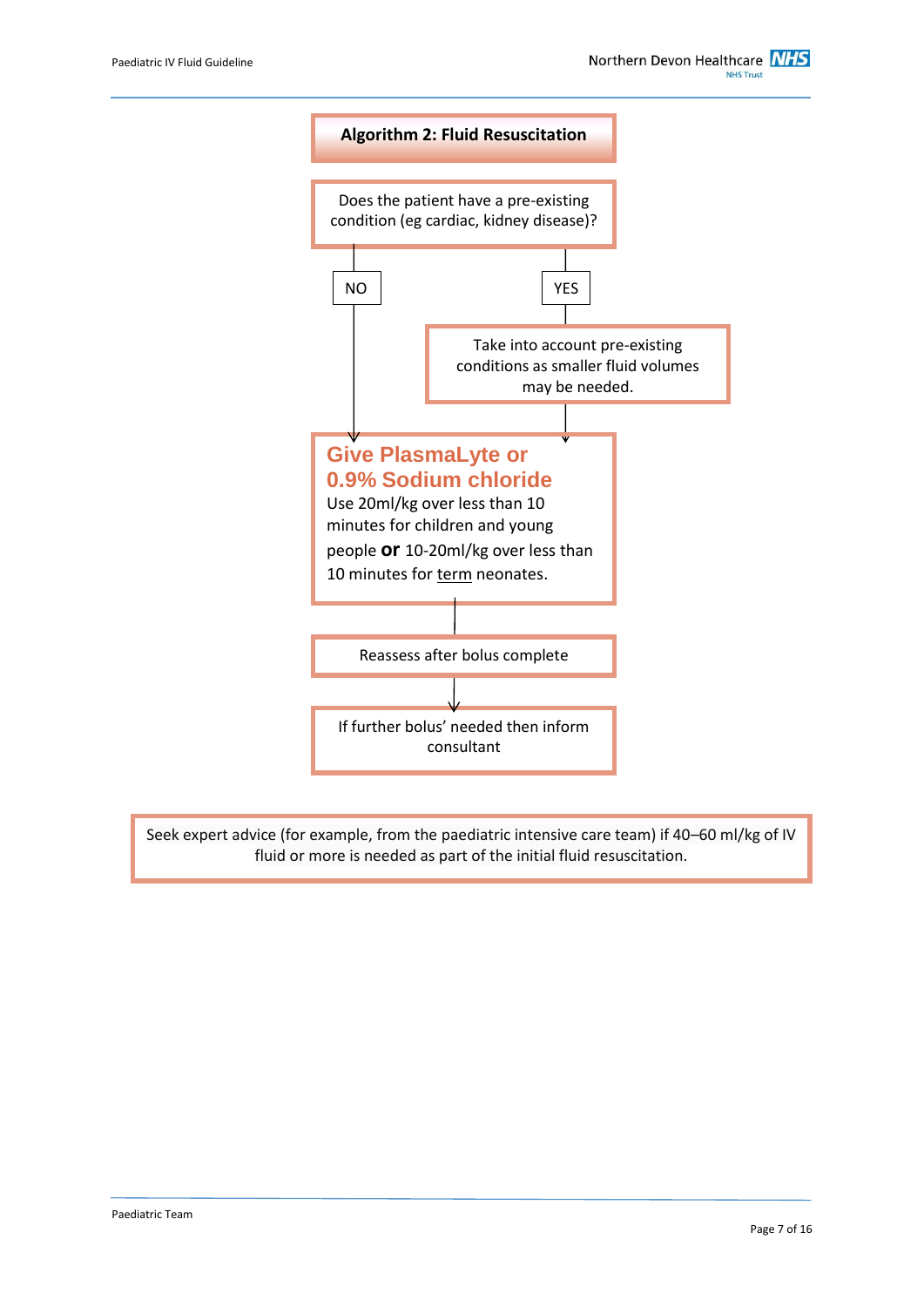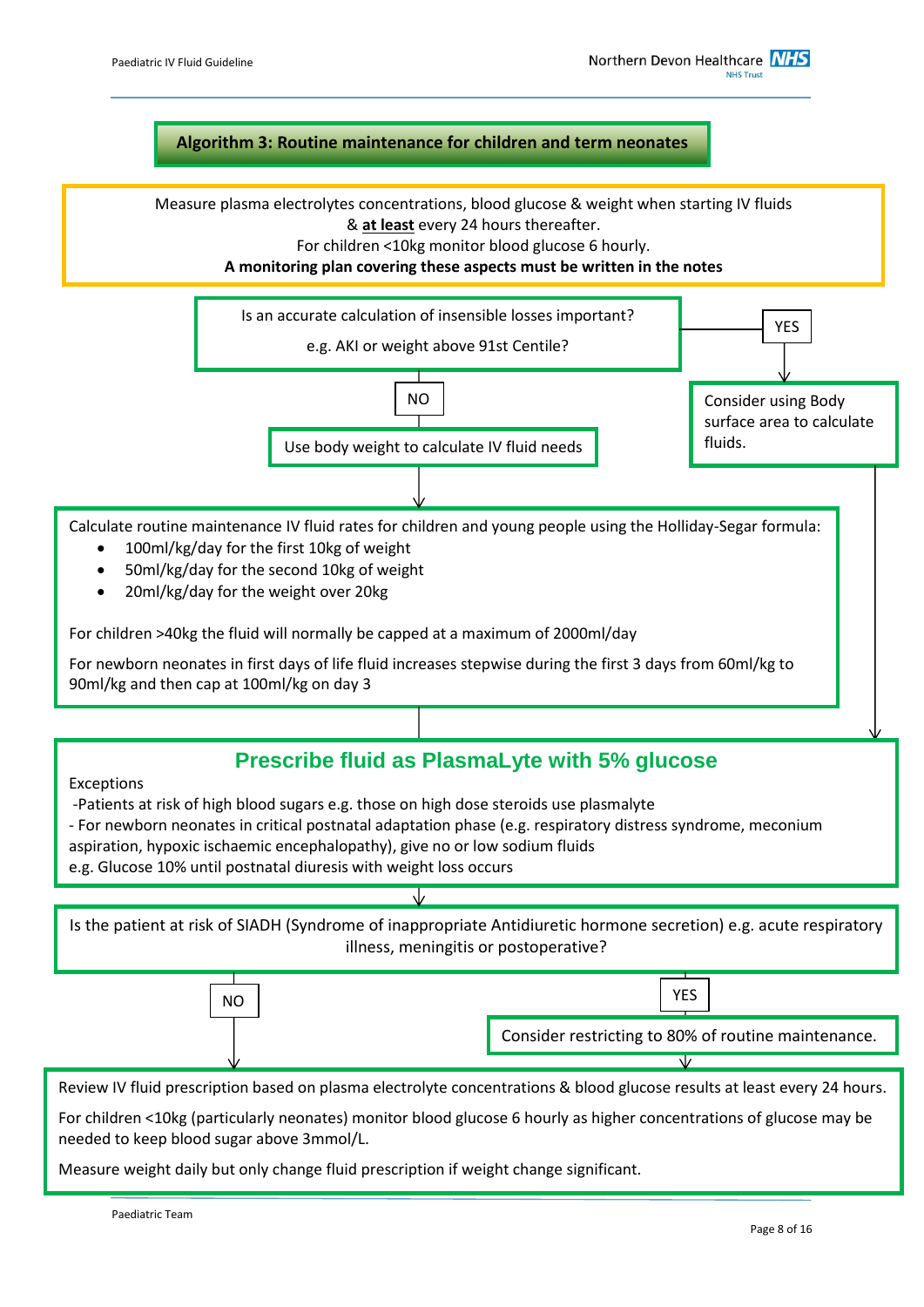#### **Maintenance fluid calculators**

To assist prescribers in the calculation of maintenance fluid calculations there are a variety of calculator tools available. Take care to select the right one dependant on the need of your patient.

1**. Well child** maintenance fluid calculator (not suitable for neonates in first 2 days of life) [http://nww.avon.nhs.uk/dms/Download.aspx?r=1&did=7983&f=MaintenanceFluidCalculatorF](http://nww.avon.nhs.uk/dms/Download.aspx?r=1&did=7983&f=MaintenanceFluidCalculatorForChildren-3.xls) [orChildren-3.xls](http://nww.avon.nhs.uk/dms/Download.aspx?r=1&did=7983&f=MaintenanceFluidCalculatorForChildren-3.xls)

#### 2. **Acute respiratory illness**

Maintenance fluid calculator for patients with respiratory illnesses (pneumonia, asthma or bronchiolitis). Due to inappropriate ADH secretion they have increased fluid retention & therefore require maintenance fluid which is approximately 80% that of a well child [http://nww.avon.nhs.uk/dms/Download.aspx?r=1&did=7984&f=AcuteRespiratoryIllnessMaint](http://nww.avon.nhs.uk/dms/Download.aspx?r=1&did=7984&f=AcuteRespiratoryIllnessMaintenanceFluidCalculatorF-3.xls) [enanceFluidCalculatorF-3.xls](http://nww.avon.nhs.uk/dms/Download.aspx?r=1&did=7984&f=AcuteRespiratoryIllnessMaintenanceFluidCalculatorF-3.xls)

#### 3. **Meningitis**

The prescribed maintenance fluids in children with meningitis should be 60% of the maintenance fluids of a well-child. This is due to SIADH as well as the importance of preventing hyponatraemia and the resulting cerebral oedema.

#### 4. **Post-operative days 1&2.**

Although post-operative patients often have ongoing losses that need to be closely monitored and replaced they require less maintenance fluid due to elevated levels of ADH secondary to pain stress and opiates. Their maintenance should be restricted to 80% of maintenance fluids during the first 1-2 days then return to full maintenance thereafter

#### **Notes on adapting maintenance for HDU/PICU patients**

Ventilated (non-cardiac) patients

"Normal" maintenance fluids for a child on a ventilator would be 80% unless insensible losses are very high (i.e. diarrhoea or profuse sweating).

Suspected raised intracranial pressure

Initially fluids should be severely restricted to 50-60% serum sodium must be carefully monitored and not allowed to drop.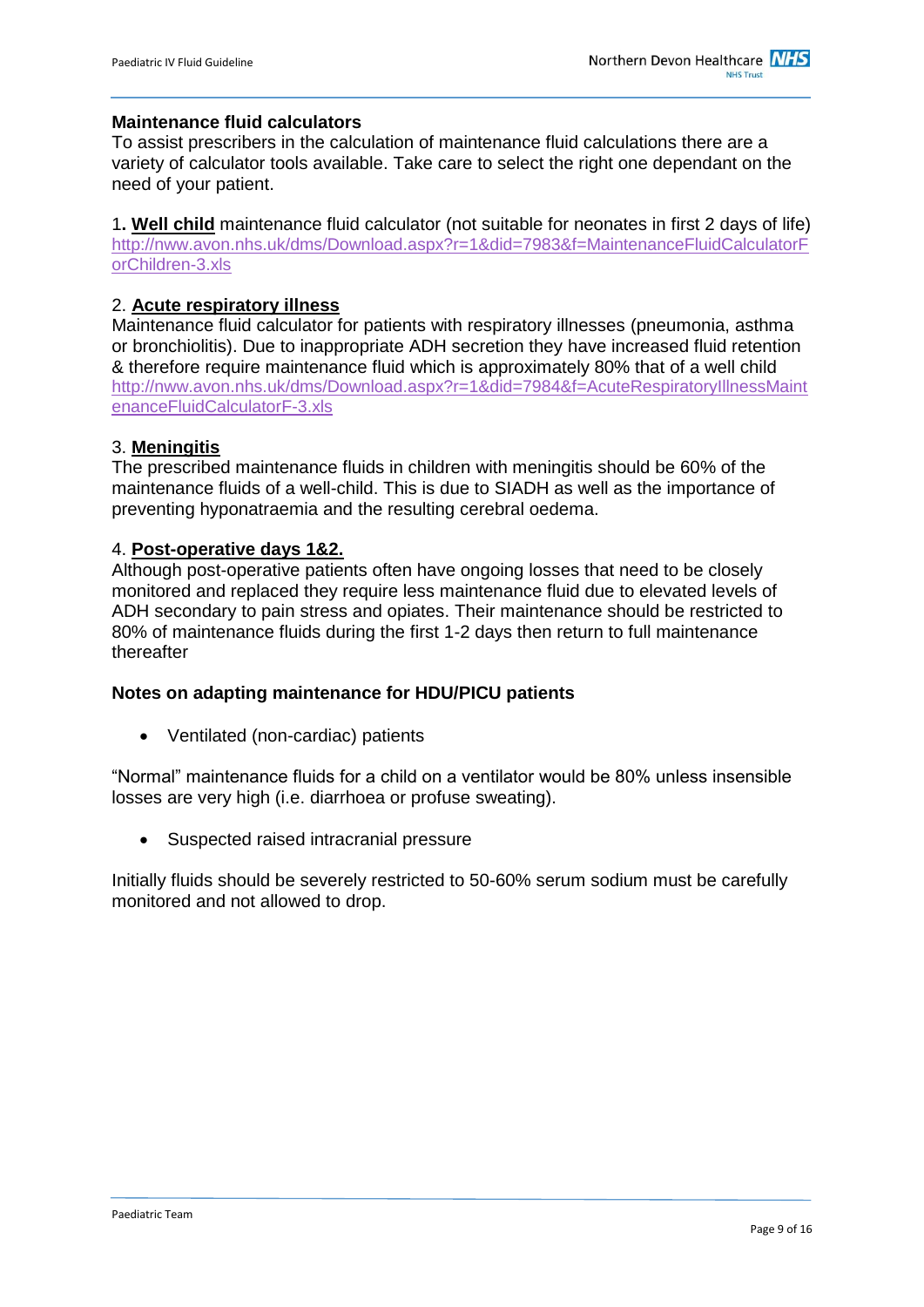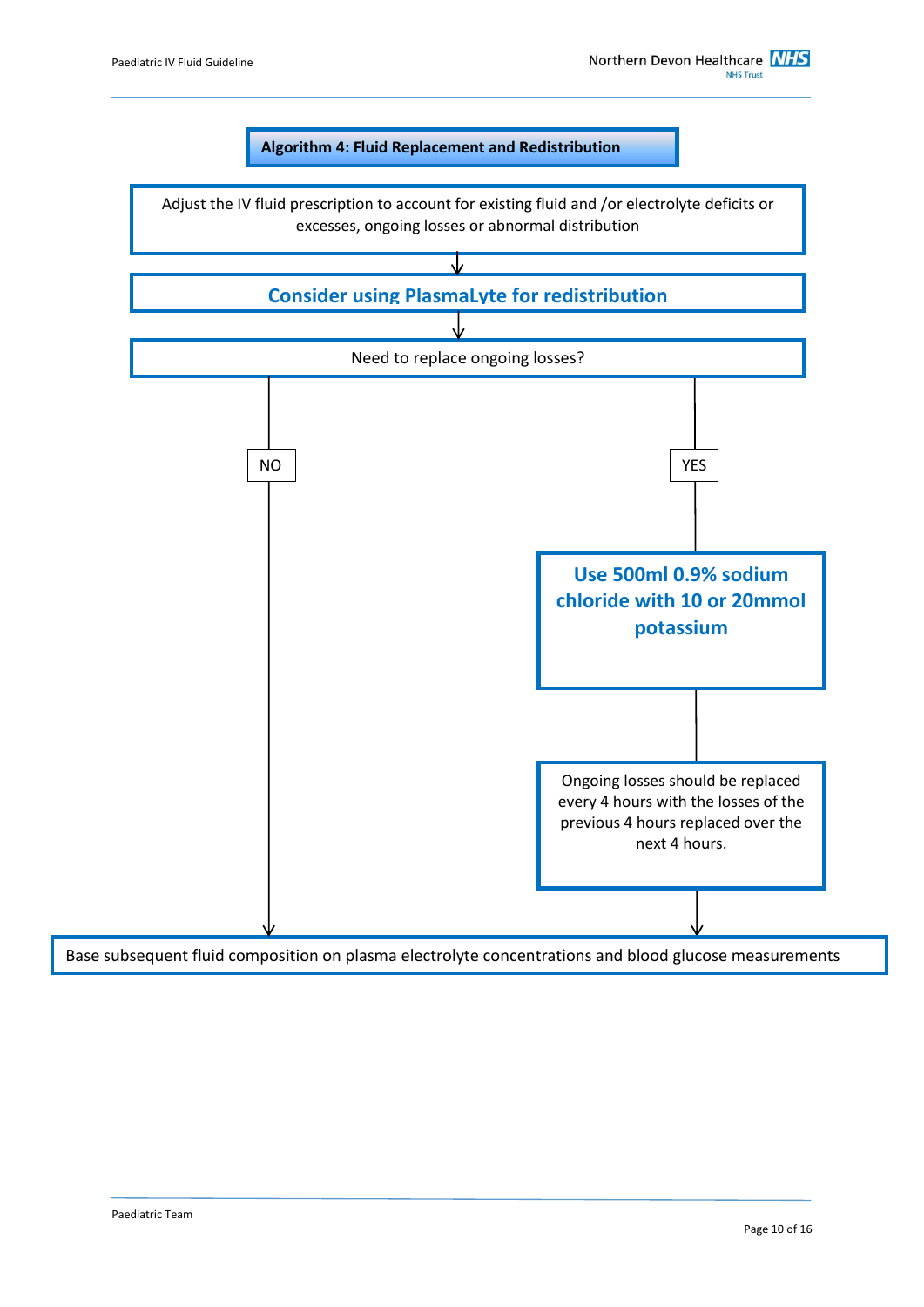#### **Deficit fluid**

A child's water deficit in ml can be calculated after the degree of dehydration has been expressed as a percentage of the body weight

#### **Total Deficit Volume to be replaced = weight x % dehydration x 10**

(e.g. 12kg child whom is 5% dehydrated requires  $12 \times 5 \times 10 = 600$ ml over 24 hours) Replacement should be over 24 hours in most cases of gastroenteritis but slower in diabetic ketoacidosis (see DKA guidance), meningitis and hypernatremia (48-72 hours). Sodium should not be allowed to fall by more than 0.5mmol/litre/hour (12mmol/L per 24 hours)

The best estimation of dehydration is the difference between the child's immediate premorbid weight and the current weight but if this is not available then clinical signs should be used.

The most common clinical signs used in the estimation of dehydration are

- Cool peripheries with prolonged capillary refill time
- Decreased skin Turgor (beware hypernatraemic dehydration)
- Dry mucosal membranes
- Sunken eyes
- Sunken fontanelle
- Irritability and lethargy
- Deep (Kussmauls) breathing (secondary to metabolic acidosis)
- Increased thirst

Depending on the degree of and number of these signs present the child can be placed in one of three categories

- Mild or No dehydration (<5% dehydrated) No clinical signs
- Moderate dehydration (5-10% dehydrated) some physical signs
- Severe dehydration (>10% dehydrated) multiple signs +/- acidosis & hypotension

#### **Ongoing losses**

Ongoing losses should be assessed every 4 hours and the fluids used to replace the ongoing losses should reflect the electrolyte composition of the fluid being lost. The losses of the preceding 4 hours should be replaced over the following 4 hours

[https://www.nice.org.uk/guidance/ng29/resources/diagram-of-ongoing-losses-for-children](https://www.nice.org.uk/guidance/ng29/resources/diagram-of-ongoing-losses-for-children-and-young-people-pdf-2190276253)[and-young-people-pdf-2190276253](https://www.nice.org.uk/guidance/ng29/resources/diagram-of-ongoing-losses-for-children-and-young-people-pdf-2190276253)

#### **Insensible Losses**

Estimate insensible losses within the range 300--400 ml/m<sup>2</sup>/24 hours plus urinary output.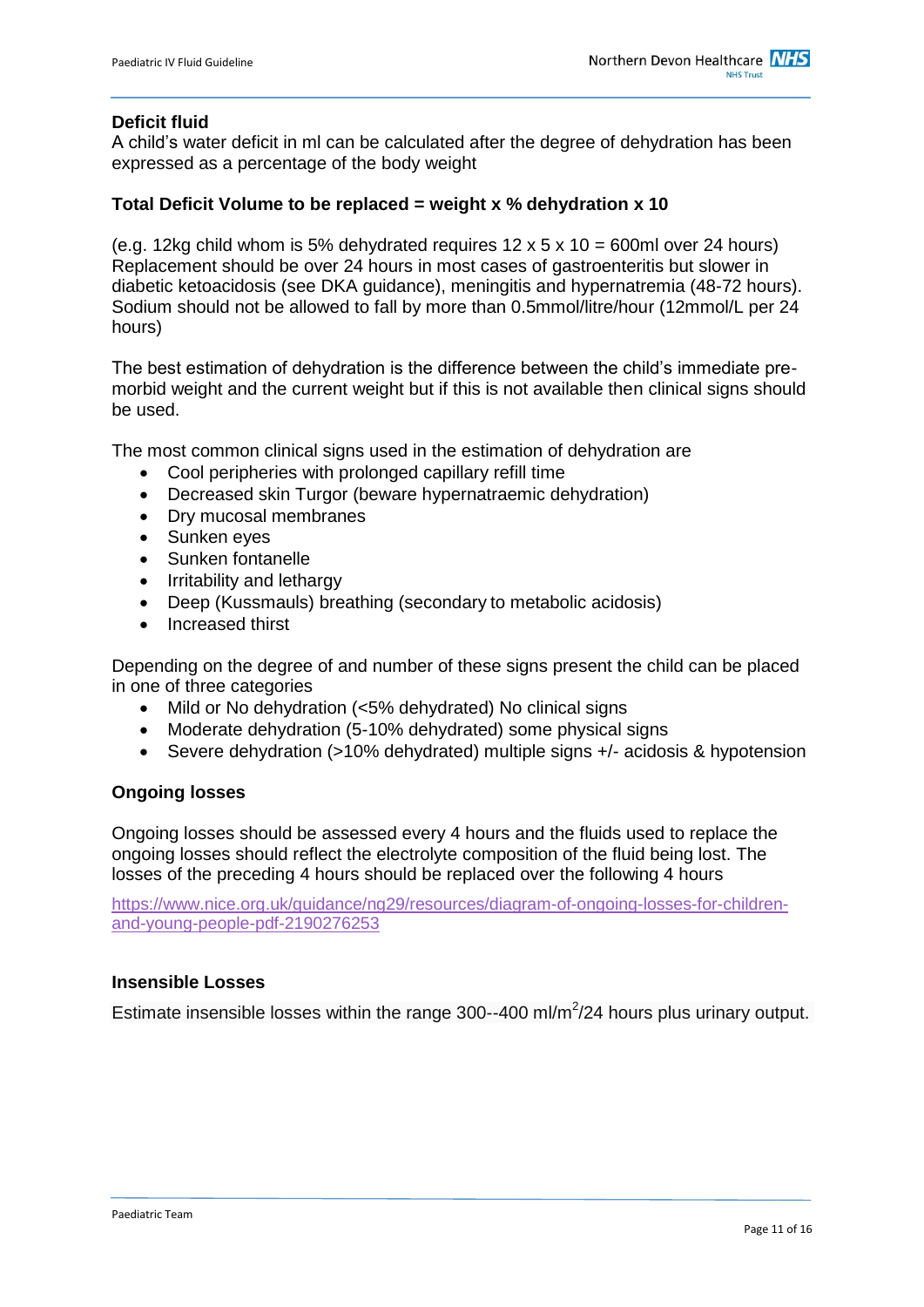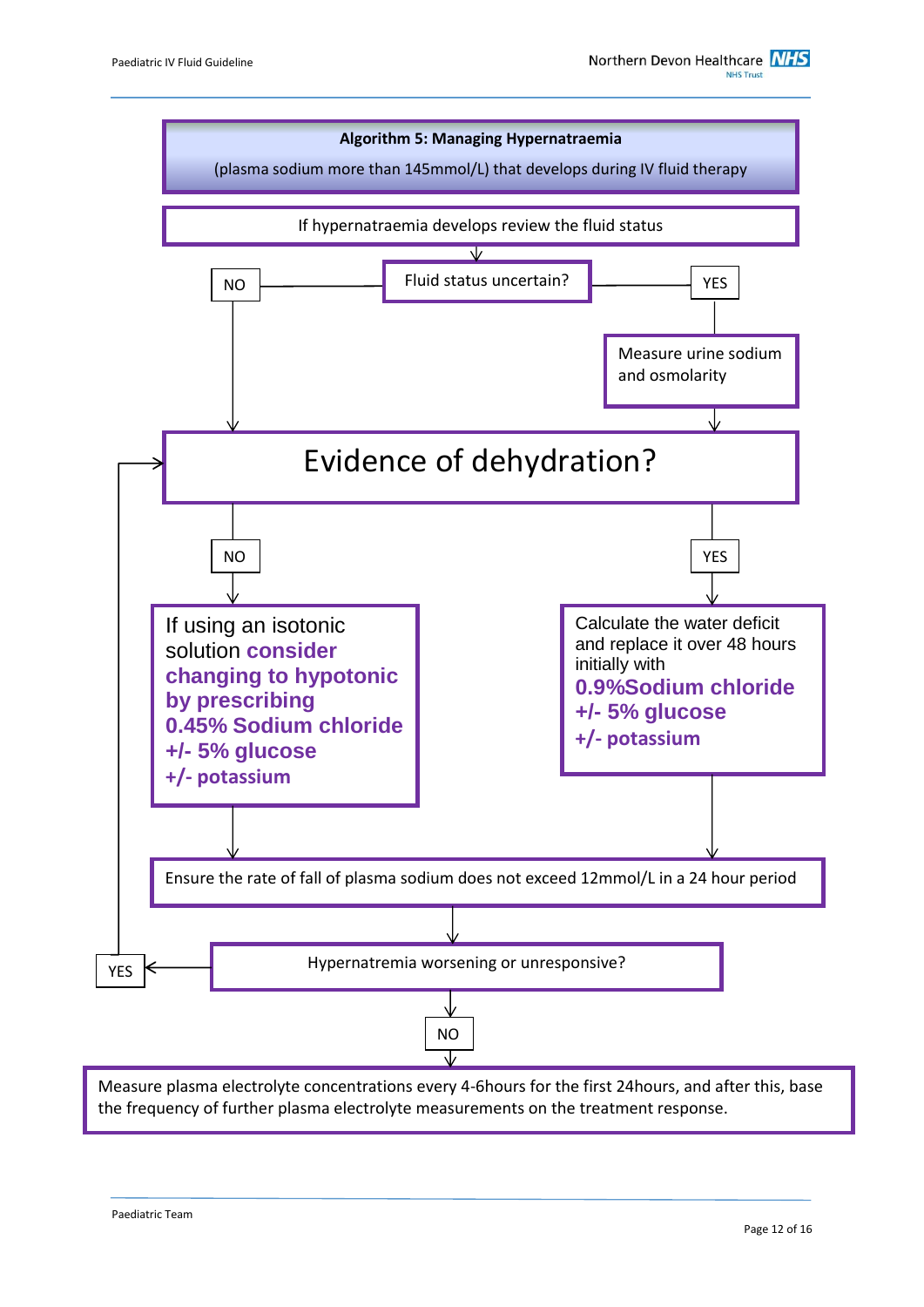

#### **exceed 12 mmol/Litre in 24 hours**

Paediatric Team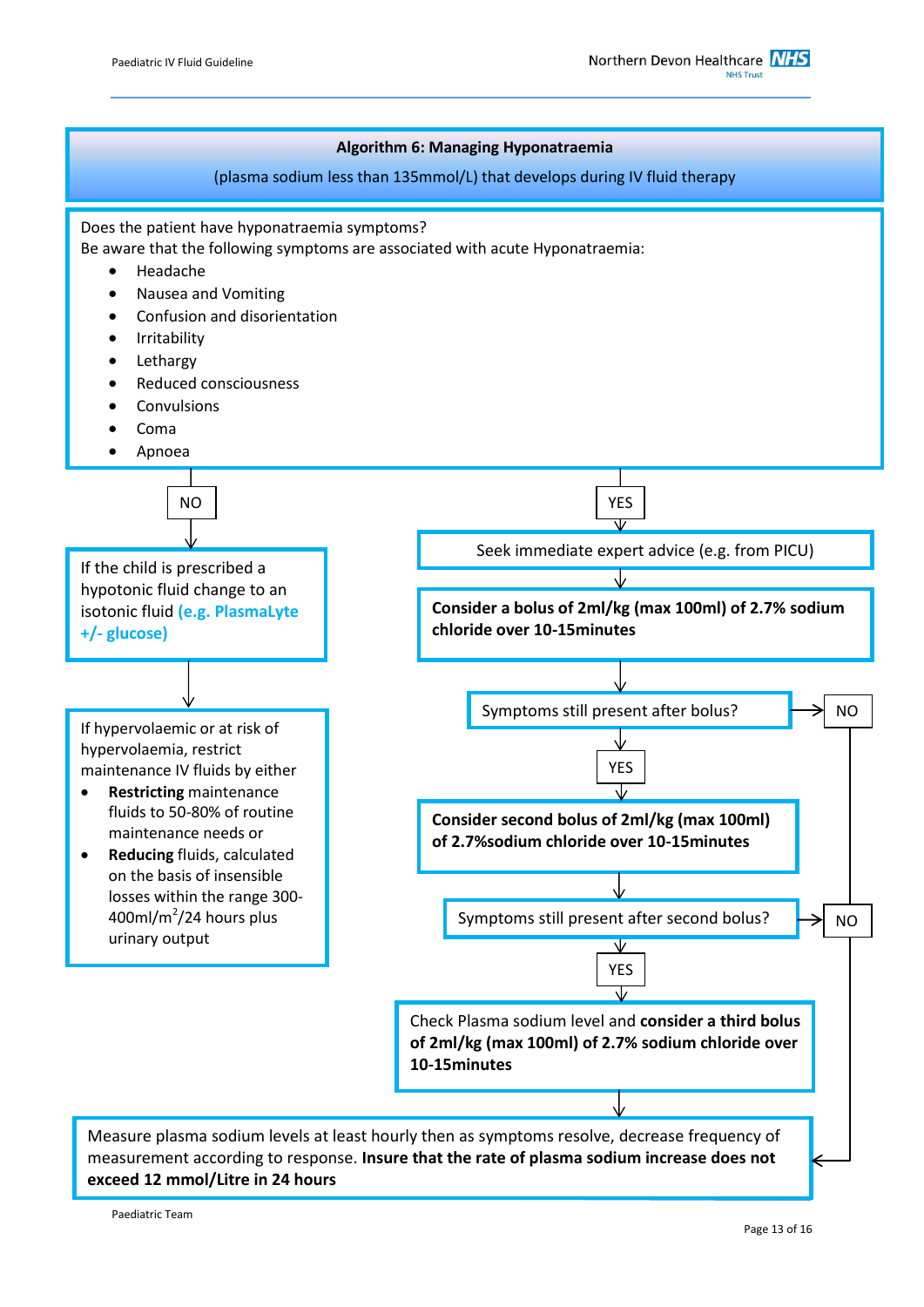### **Appendix 1**

#### Constituents of PlasmaLyte and other base fluids

| <b>Fluid</b>                                           | Sodium<br>mmol/L | Potassium<br>mmol/L | <b>Magnesium</b><br>mmol/L | <b>Chloride</b><br>mmol/L | Acetate<br>mmol/L | Gluconate<br>mmol/L | Osmolality<br>mOsmol/L | Osmolarity<br>compared<br>to plasma | <b>Tonicity</b><br>compared to<br>membrane |
|--------------------------------------------------------|------------------|---------------------|----------------------------|---------------------------|-------------------|---------------------|------------------------|-------------------------------------|--------------------------------------------|
| PlasmaLyte                                             | 140              | 5                   | 1.5                        | 98                        | 27                | 23                  | 295                    | Isosmolar                           | <b>Isotonic</b>                            |
| PlasmaLyte<br>$+5%$ dex                                | 140              | 5                   | 1.5                        | 98                        | 27                | 23                  | 573                    | <b>Hyperos</b><br>molar             | Isotonic                                   |
| 0.9%<br>Sodium<br>Chloride                             | 154              | $\mathbf 0$         | $\overline{0}$             | 154                       | $\mathbf 0$       | 0                   | 308                    | Isosmolar                           | Isotonic                                   |
| 0.9%<br>sodium<br>chloride +<br>5% dex                 | 154              | $\mathbf 0$         | 0                          | 154                       | $\mathbf 0$       | 0                   | 585                    | <b>Hyperos</b><br>molar             | Isotonic                                   |
| 0.45%<br>Sodium<br>chloride                            | 77               | $\mathbf 0$         | 0                          | 77                        | $\mathbf 0$       | 0                   | 154                    | Hyposom<br>olar                     | Hypotonic                                  |
| 5%<br>dextrose                                         | $\overline{0}$   | $\overline{0}$      | $\overline{0}$             | $\overline{0}$            | $\overline{0}$    | 0                   | 278                    | Isosmolar                           | Hypotonic                                  |
| 10%<br>dextrose                                        | $\overline{0}$   | $\overline{0}$      | $\overline{0}$             | $\overline{0}$            | $\overline{0}$    | $\overline{0}$      | 555                    | Hyperos<br>molar                    | Hypotonic                                  |
| 2.5%<br>$dex$ trose $+$<br>sodium<br>chloride<br>0.45% | 77               | $\mathbf 0$         | $\overline{0}$             | 77                        | $\overline{0}$    | $\overline{0}$      | 293                    | Isosmolar                           | Hypotonic                                  |

#### **SAFETY**

NPSA alert 22 on reducing the risk of hyponatraemia when administering intravenous infusions to children states that hyponatraemic 0.18% sodium chloride should not be routinely stored on paediatric wards or used in paediatric patients due to the inherent risk of it causing hyponatraemia in these patients. Locally the need to use this fluid should be extremely rare and it should not ever be required outside of renal areas or critical care areas.

Guideline adapted from Intravenous fluid therapy in children and young people in hospital, NICE guideline [NG29] Published date: 09 December 2015 Last updated: 11 June 2020

#### <https://www.nice.org.uk/guidance/ng29>

and Bristol Children's Hospital, Clinical Guideline, Fluid Management in Paediatric Patients, v5.0, May 2020-May 2023.

[http://nww.avon.nhs.uk/dms/Download.aspx?r=1&did=7987&f=FluidManagementInPaediatri](http://nww.avon.nhs.uk/dms/Download.aspx?r=1&did=7987&f=FluidManagementInPaediatricPatients-5_0.pdf) [cPatients-5\\_0.pdf](http://nww.avon.nhs.uk/dms/Download.aspx?r=1&did=7987&f=FluidManagementInPaediatricPatients-5_0.pdf)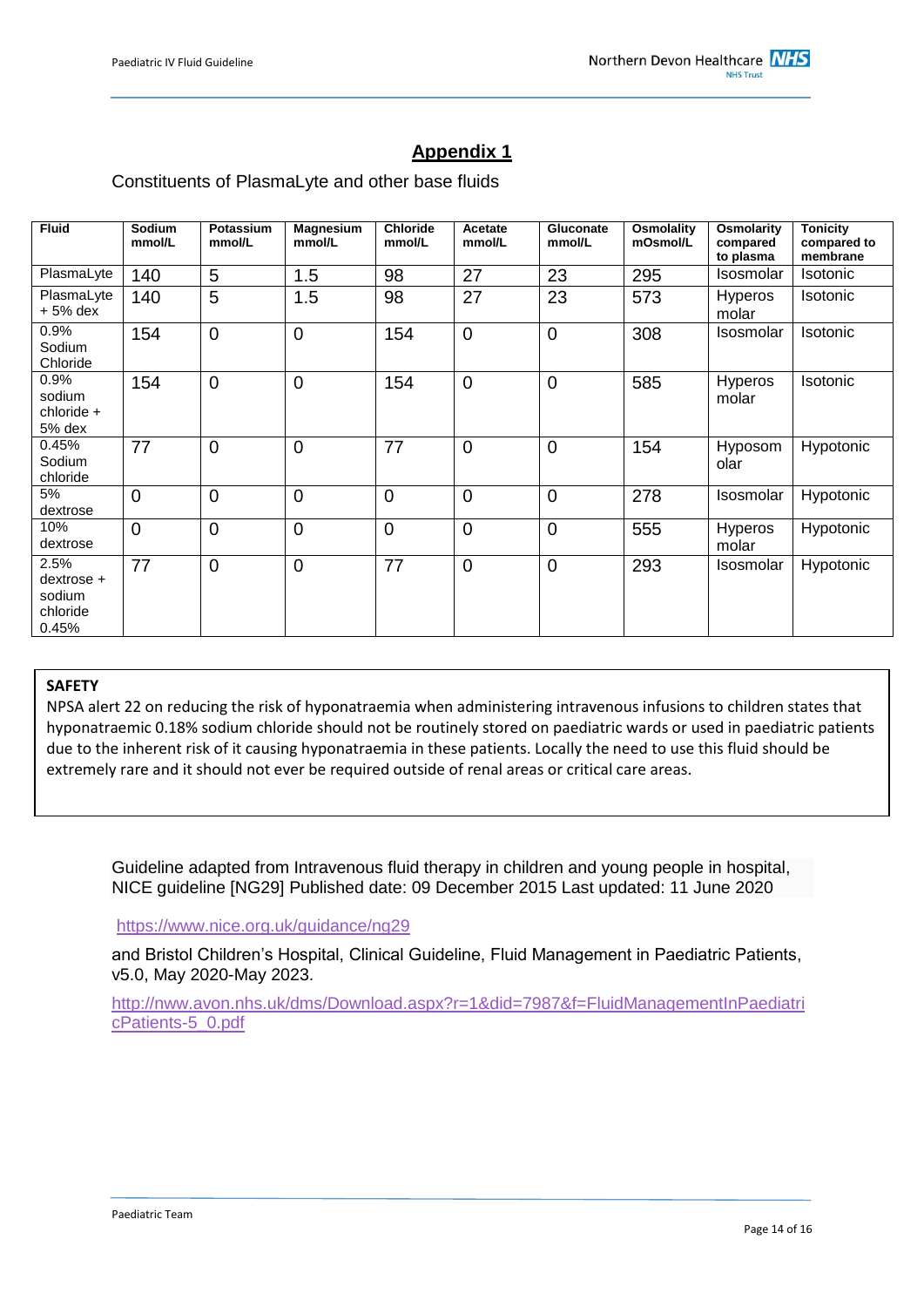### <span id="page-14-0"></span>**10. Monitoring Compliance with & the Effectiveness of the Policy**

### **Standards/ Key Performance Indicators**

**10.1.** Key performance indicators comprise:

- Nice Neonatal Quality Standards
- NICE 2015, NG29: Intravenous fluid therapy in children and young people in hospital
- The National Patient Safety Agency. Patient Safety Alert 22. Reducing the risk of hyponatraemia when administering intravenous infusions to children, March 2007.
- National Patient Safety Agency Rapid Response Report. Prevention of over infusion of intravenous fluid and medicines in neonates. NPSA/2010/RRR015

### **Process for Implementation & Monitoring Compliance & Effectiveness**

**10.2.** Staff are informed of revised documentation. There is an expectation that staff are responsible to keep updated on any improvements to practice and deliver care accordingly.

Line managers are responsible for ensuring this policy is implemented across their area of work.

Support for the implementation of this policy will be provided by the Paediatric and Neonatal Team.

The policy is reviewed every 3 years and the policy may be revised earlier according to new evidence and learning.

**10.3.** Monitoring process.

Prescription charts are monitored and reviewed by the Paediatric Pharmacists.

Incidents related to the delivery of Intravenous fluids and those related to non-adherence of the policy are monitored by the Trust and Paediatric governance teams. Incidents are reported by the Datix system.

Non-adherence is reviewed and action plans made if required. Discussion and reviews occur at Directorate meetings, Governance meetings and Ward meetings. Learning and action plans are cascaded at these meetings and improvements implemented. Key findings and learning points will be disseminated to relevant staff.